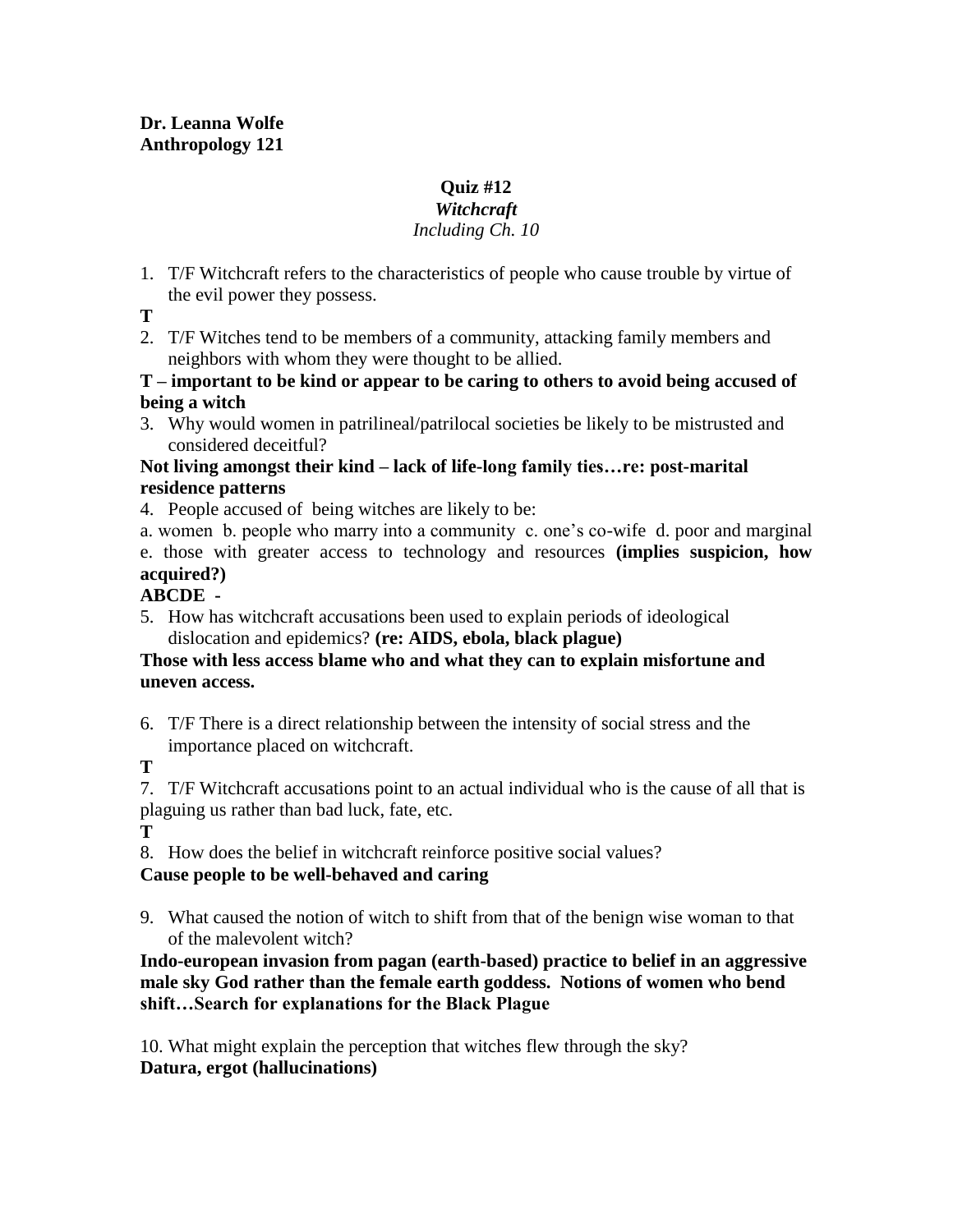11. What methods were used to prove that someone was a witch?

Swimming the witch, float $\rightarrow$ a witch; sink $\rightarrow$ not a witch, but she drowns **Questioning pattern, "When did you begin?" (pressured to testify) Burning Times – burned at stake…whole villages burned all of their women Iron Maiden torture device**

12. Why were the most mobile societies the least concerned with witchcraft? **Moved away from illness…sedentary societies lived with polluted water, disease infestations**.

13. What four directions to Wiccans invoke? What four elements do they bless? **North, East, South, West (Spirit) Fire, Water, Earth, Air**

14. T/F Today's Wiccans claim that their practice draws from ancient European paganism.

**T**

15. Why did accusations of Witchcraft take hold in Salem, MA?

**Discord between village and town exacerbated by accusations by pubescent girls coming into their power; admission of Spectral Evidence**

16. How did the Salem witchcraft accusations follow a different pattern than was typical in communities of the time?

#### **Accusations of non-family members (rather feuding between unrelated families) Economic factor – disputes and disparities**

- 17. T/F There were economic tensions between the habitants of Salem Village and the surrounding farming towns.
- **T – access to profits from nascent shipping industry**
- 18. Why might the Thomas Putnam family have taken their 12 year old daughter's witchcraft accusations so seriously?

**Unhappy with economic disparities…already holding a grudge regarding access and trade**

19. `What is Spectral Evidence? How could it be interpreted to challenge its credibility? **Evidence that is** *felt* **but not seen.—cannot be measured. (e.g. fainting)**

20. T/F Witches are individuals who have an innate ability to commit evil acts.

**T**

21. T/F In some cultures one can be a witch and not even know it.

**T**

22. T/F Witchcraft accusations often reflect underlying social tensions in a society. **T**

23. According to the Azande what is mangu? How does one acquire it?

**Witchcraft substance found in the liver/intestine of witches—passed down from father to son or mother to daughter. Possible to possess mangu and not act as a witch.**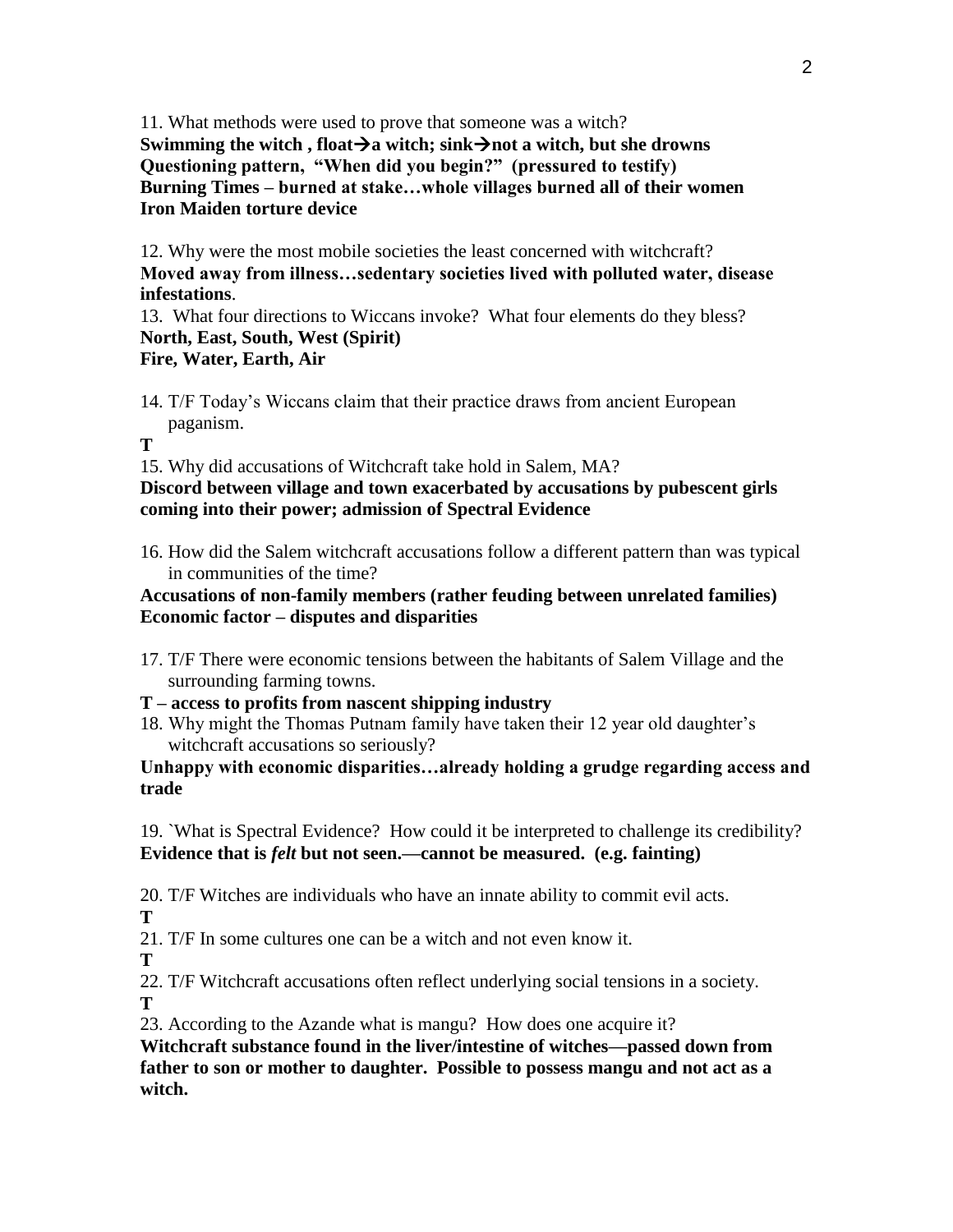24. All of the following are true about Azande beliefs in *mangu* except:

a. it is a physical substance found within the body of a witch

b. it can be manipulated by shamans in healing rituals

c. it can be seen when autopsies are performed

d. it is inherited from the parent of the same sex

#### **B**

25. How do modern Americans regard witchcraft and witches? **Fear of satanic cults, WICCA, Halloween (play with being a witch)**

26. In many cultures witches are equally male or female, but in Europe and America witches are predominantly female. What was the underlying gender ideology that made this the case? Do you think this is still true? If so, to what extent?

#### **Subordination of women –forced to engage in activities that more covert…to be manipulative and secretive**

27. Which of the following is true about **Navaho** witchcraft?

a. Navaho witches are born with witchcraft substance within their bodies

b. witchcraft is a common factor in Navaho life that is freely talked about

c. witchcraft is learned from a close relative and requires initiation

d. witches participate in healing rituals

**C**

28. T/FAmongst the Navaho, people who exhibit anti-social behaviors such as cannibalism, incest and nudity are most likely to be identified as being witches. **T**

29*.* In contrast to the Gwari of West Africa, Nupe witches are always female because:

a. Nupe wives engage in activities that their husbands cannot control

b. political power is vested in female chiefs who rule through their husbands and brothers

c. women sexuality and fertility is viewed as dangerous and powerful

d. the Nupe were influenced by Christian missionaries at the time of the Witchcraze in Europe

# **A**

30. T/F In many parts of Africa today, AIDS is being blamed on the activity of witchcraft.

# **T – When witchcraft is seen as the cause, individuals are absolved from responsibility, re: AIDS not then an issue of personal sexual behavior.**

31. When did the witchcraze take place in Europe?

**15th – 17th centuries (before Salem Witch Trials)**

32. T/F The *Malleus Maleficarum* was written in the 15th century and set forth European witchcraft beliefs of the time

**T – imposed a uniform set of beliefs; most widely read text of the time (most of the accused did not read)**